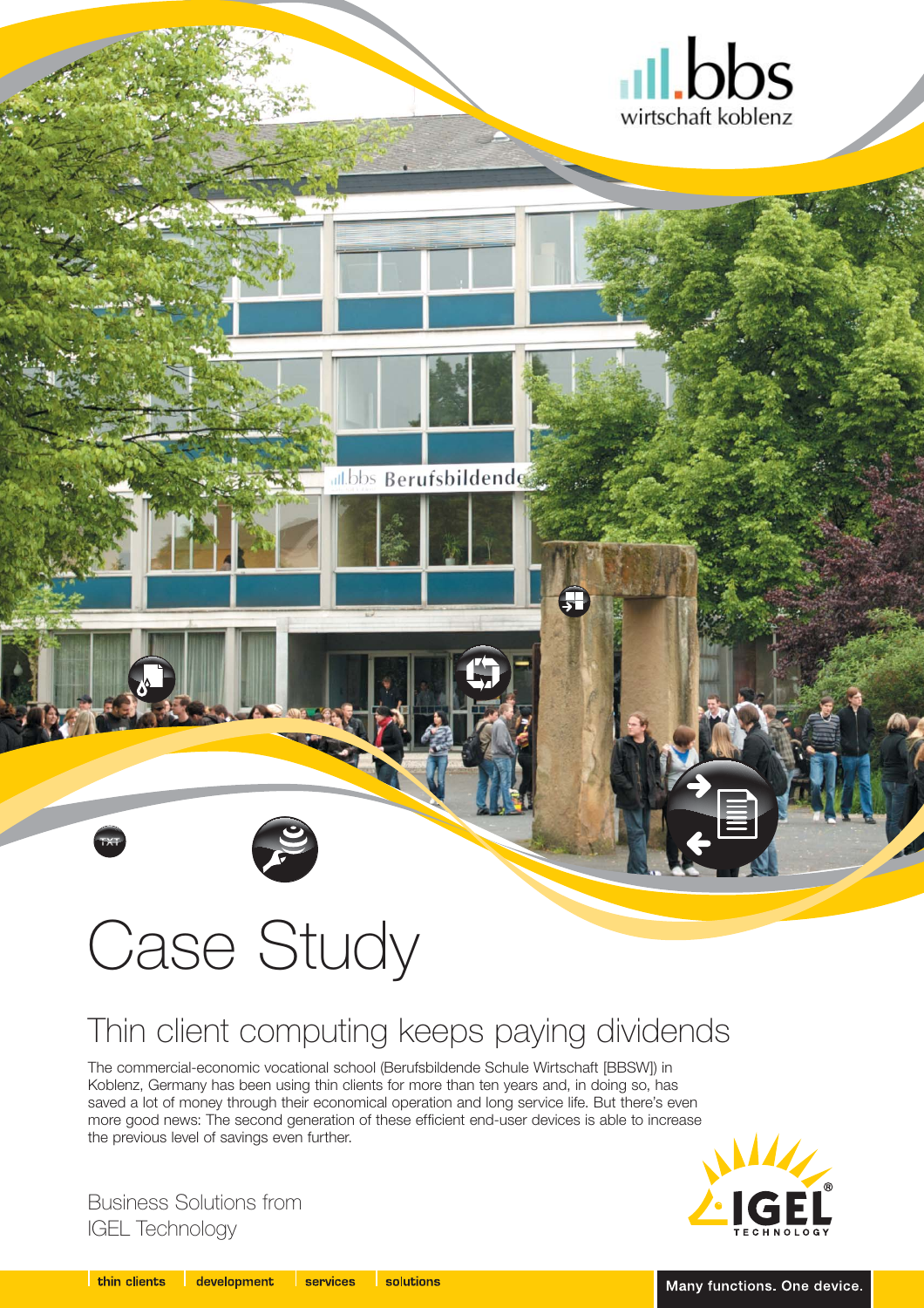

## Thin client computing keeps paying dividends

To be able to provide their students with the computer resources they need, many educational institutions have to put up with high administrative loads. However, a prime example of how one institution has succeeded in increasing IT efficiency is the BBSW in Koblenz. For more than ten years now, the BBSW has been pursuing an IT strategy that makes great sense, both economically and ecologically: It has, step-by-step, replaced its conventional PCs with energy-efficient thin clients that allow centralized administration.

#### Broadened Deployment of IT

The educational opportunities provided by BBSW Koblenz range from traditional vocational-trade schools all the way to college-track vocational high schools. The various departments and classes have a total of 370 computer workstations available to them – some in computer labs, some in the classrooms themselves. The BBSW had already decided to introduce thin clients in 1999. Back then, it was considered a successful pioneering project, as IT administrator Ernst Dolkemeier explains: "One of our goals was to double the service life of our computer workstations. We were able to do this with our first IGEL thin clients, which were LX Winestra models (currently UD5 series). As we had expected, they remained in service for ten years. This compared favorably to PCs that we had to replace after a maximum of five years." Dolkemeier cites other advantages of thin client computing such as the ruggedness of the devices and their inherent ability to thwart attempts of manipulation. "Thin clients don't have their own hard drives. So, students cannot install and try out unauthorized programs. All of the applications that we provide, such as OpenOffice, Thunderbird e-mail and Internet Explorer, run on what are known as terminal servers, which are only accessed by thin clients."

#### The customer:

- Public commercial-economic vocational school with a wide range of departments and educational options
- 370 IT workstations for students, including 100 IGEL Winestra thin clients

#### Expanding the Thin Client Infrastructure

At first, the BBSW installed the thin clients only in two computer labs, each with 16 IT workstations. After the positive experiences with this setup, three more rooms were equipped with the lean end-user devices. Currently, the BBSW is expanding the thin client approach to include classrooms. "Initially, the associated terminal servers with all the centrally provided programs were located in a room down in the basement," Dolkemeier recalls. "But we had to move them out of there due to excessive heat buildup." So, Dolkemeier turned an issue into a positive by installing the servers in same rooms as the thin clients. "In this way, we avoided the high cost of installing and operating an air conditioning system for cooling the servers. At the same time, the teachers in each classroom can easily reboot the servers themselves should that ever become necessary."

Each terminal server can handle the demands of an average of twenty students. In order to be able to distribute the system load based on the number of users, in addition to the Microsoft® Windows Server™ 2003 operating system, Dolkemeier also runs load balancing software. Furthermore, Dolkemeier keeps the terminal servers performing at the highest possible level by having their hard drives automatically defragmented each night. In addition, each night the system automatically restarts itself to end any unproductive processes that might still be running.

#### The challenge:

- Modernize the thin client computing environment and find ways to save even more money
- Provide higher graphics performance and allow support for USB data storage sticks
- Ensure efficient management

#### Modernizing the Thin Clients

Recently, after the first generation of thin clients came to the end of its 10-year life cycle, the BBSW deployed a second generation of devices. Like before, the manufacturer of the new units is the German market leader IGEL Technology; these new units come from its entry-level model series IGEL LX Smart (currently: IGEL UD2). "A new thin client costs just about half the price of a comparable new PC. They take up even less space than the earlier models and have better graphics performance," Dolkemeier notes, adding that "they also accept USB data storage sticks, which our students need to transport files around." Dolkemeier points out yet another advantage of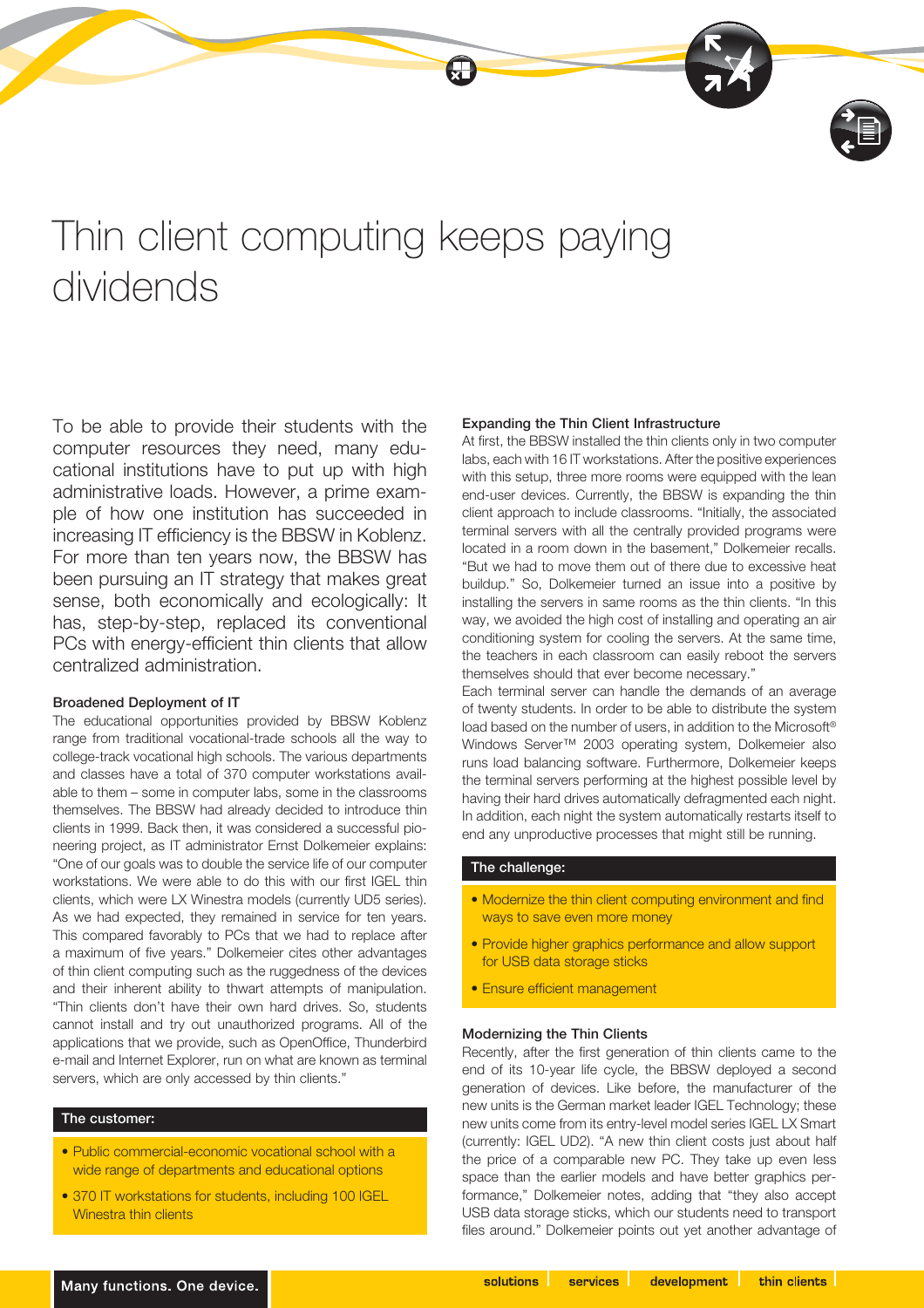

the new thin clients: the standard print-server function that lets locally connected printers be used by other, distributed thin clients to print out documents. But when it comes to costs, Dolkemeier feels that the latest version of IGEL's management software is the most important benefit. The IGEL Universal Management Suite, which comes standard with the devices, permits efficient management and remote administration of all IGEL Universal Desktops as well as units of the previous model series IGEL Smart, Compact, Winestra and Premium.

#### A Fast Rollout

Unlike PCs, thin clients do not require locally installed software, so all that Ernst Dolkemeier has to do is create device profiles in the management software, and then assign the correct profile to each thin client group by drag-and-drop. Once this preparatory work is done, the only thing left to do is to hook up the thin clients themselves. After the thin clients are switched on, they automatically get their proper setting profiles from the management server based on their IP addresses. "Since we've been using the IGEL Universal Management Suite, our device deployment times have been cut by two thirds," Dolkemeier reports. "In fact, we're going to deploy a total of 100 new thin clients by the middle of 2009. We're replacing 80 of the older models outright and moving the remaining 20 into classrooms to replace the PCs still there. The rollout of the first new thin clients took about two hours for each computer lab, including creating the profiles."

#### The solution:

- Replacement of PCs with 100 IGEL LX Smart thin clients
- Deploy the IGEL Universal Management Suite
- Expand thin client computing from computer labs into the classrooms themselves

#### Much Lower Support Load

The planned number of 120 thin clients – used at just about one third of all the computer workstations – means a huge decrease in Dolkemeier's workload. "100 thin clients only require five minutes of support service per week. For 100 PCs, I have to plan for at least 30 minutes. The difference here is primarily due to the IGEL Universal Management Suite, which, in addition to allowing group-based device management, contains practical tools such as the VNC Viewer. This viewer allows me to directly tap into a given thin client session over

the network and view the contents on that user's screen. Compared to conventional PC operating systems, which often require patches and updates, we rarely have to update the thin client firmware. But, whenever it is necessary, we can have it done by the management software automatically and over night, which is a major convenience."

#### Economical and Environmentally Friendly

The pioneering work at the BBSW has already been copied elsewhere, such as at the City of Koblenz council offices and at several IT service providers. Dolkemeier recommends thin client computing not only for economic reasons but for ecological ones as well. The reasons are shown in a cost/benefit study that compared an IT infrastructure made up of 100 thin clients with a client/server network with a data server and 100 PCs. The study shows that the energy consumption of the thin client environment is less than half that of a PC-based one; the same goes for production of greenhouse gases. Furthermore, thin clients use less resources in production and leave less behind when they are finally disposed of. Additionally, the acquisition costs can be spread out over ten instead of five years. And, when viewed over a ten-year period, the annual costs of the investment are cut in half. Also, because of their rugged construction and centralized management, thin clients require only one sixth of the support costs for a conventional system. Therefore, a look at the bottom line shows that the new approach, replacing 100 PCs with thin clients, is saving the BBSW over 30,000 euro each year. That means that the return on investment (ROI) is achieved in just over 2 years.

#### Looking toward the Future

In view of these facts, Dolkemeier foresees a big future for thin client computing in schools and municipalities. "We are actively including these results in our course content, especially in the areas of computer science and office management." To be able to get rid of the remaining PCs used for instructional purposes, Dolkemeier is hoping for a rapid expansion of desktop virtualization solutions, with which the BBSW could also offer applications incompatible with terminal servers by means of thin clients. "It looks like we will be able to afford the required server licenses in the coming five years," Dolkemeier presumes. "And since our IGEL thin clients already support this form of application provisioning today, we are already prepared for the future and can assume that our devices will continue to have a service life of ten years."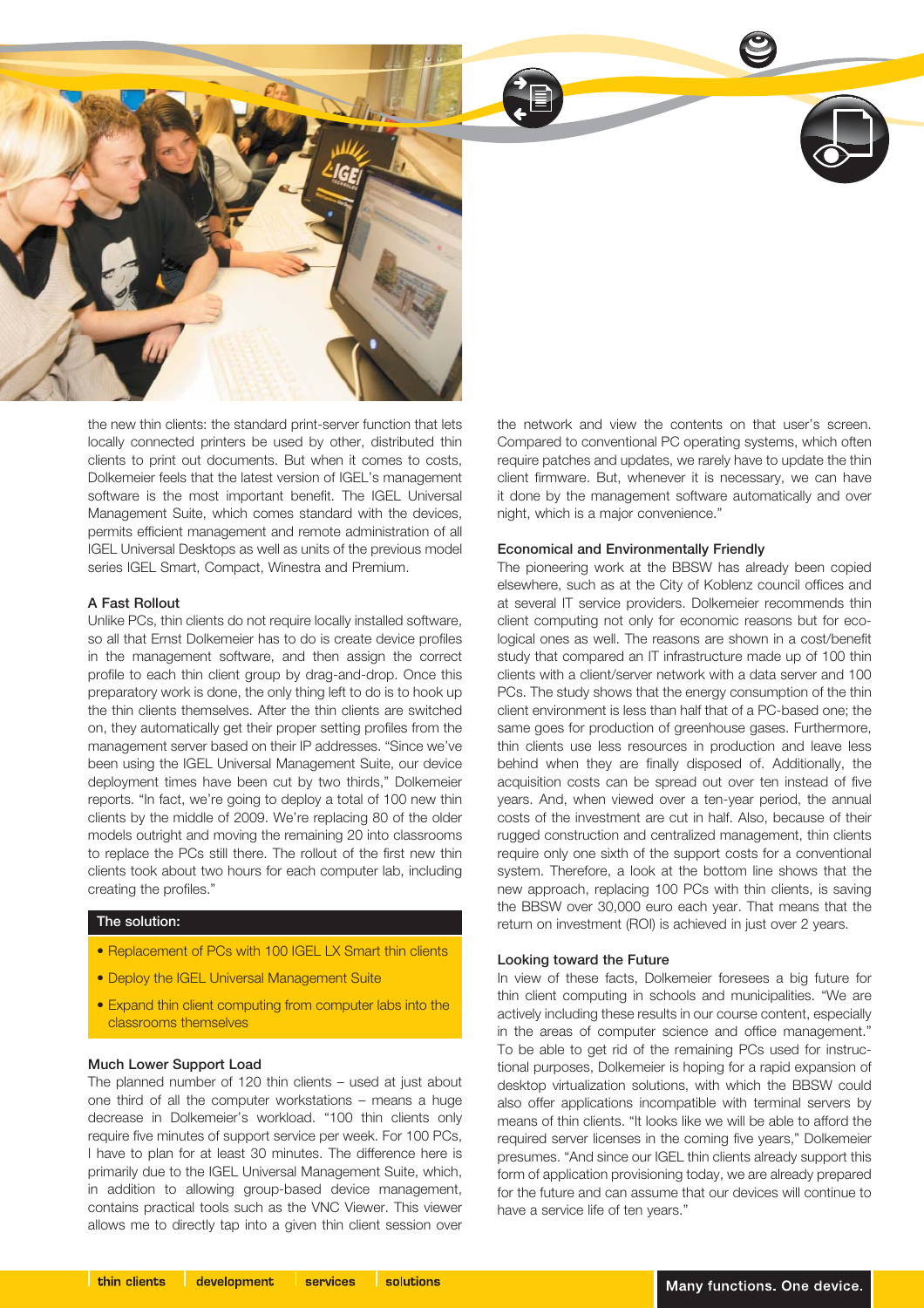| Fig. 1: Cost/Benefit Analysis for 10 years              |                                  |                                        |                |  |
|---------------------------------------------------------|----------------------------------|----------------------------------------|----------------|--|
| Cost in euro for:                                       | <b>Client/Server</b><br>with PCs | <b>Thin Client</b><br><b>Computing</b> | <b>Savings</b> |  |
| Acquiring 100 end-user devices incl. software licenses: | 40,000                           | 20,000                                 | 20,000         |  |
| Acquiring server hardware incl. software licenses:      | 2,000                            | 10,000                                 | $-8,000$       |  |
| Investment costs for 5 years:                           | 42,000                           | 30,000                                 | 12,000         |  |
| Investment costs for 10 years:                          | 84,000                           | 40,000                                 | 44,000         |  |
| Annual costs (based on 10 years):                       | 8,400                            | 4,000                                  | 4,400          |  |
| Annual energy costs:                                    | 2,600                            | 1,100                                  | 1,500          |  |
| Annual support costs:                                   | 15,600                           | 2,600                                  | 13,000         |  |
| <b>Total annual costs:</b>                              | 26,600                           | 7,700                                  | 18,900         |  |
| <b>Amortization of hardware costs after:</b>            | 2,1 years                        |                                        |                |  |

Notes:

Service life of thin clients: 10 years; service life of server and PCs: 5 years SBC scenario: 100 thin clients à € 200 and 5 terminal servers à € 2,000 PC scenario: 100 PCs à 400 and 1 file server à  $\in$  2,000 Support costs € 50/hour